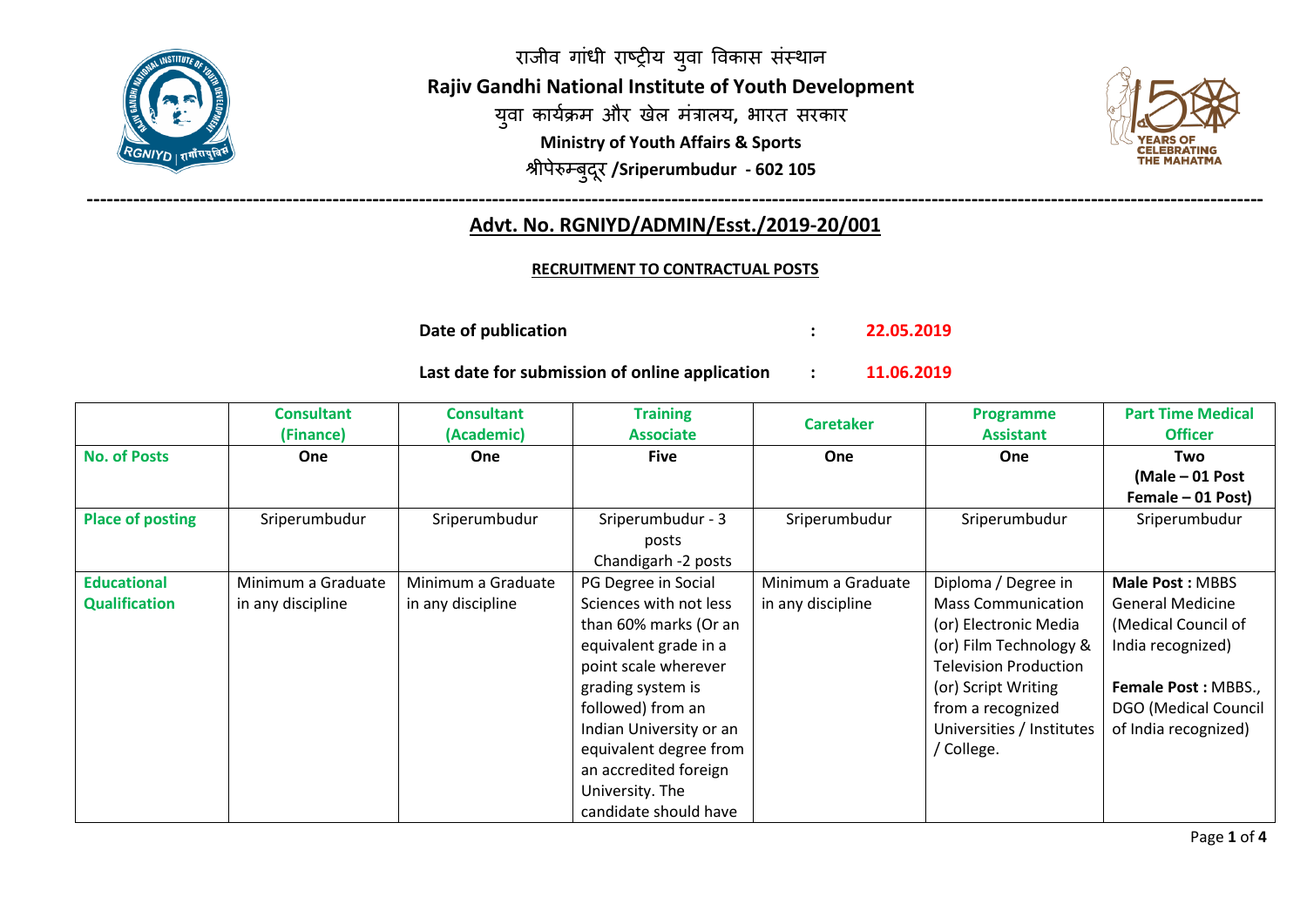|                                          |                                                                                                                                                         |                                                                                                                                                                                            | consistent good<br>academic record.                                                                                                                                                                                                                                   |                                                                                                                                                                                                                                                |                                                                                                              |                                                                                                                                                                                                                                                                                     |
|------------------------------------------|---------------------------------------------------------------------------------------------------------------------------------------------------------|--------------------------------------------------------------------------------------------------------------------------------------------------------------------------------------------|-----------------------------------------------------------------------------------------------------------------------------------------------------------------------------------------------------------------------------------------------------------------------|------------------------------------------------------------------------------------------------------------------------------------------------------------------------------------------------------------------------------------------------|--------------------------------------------------------------------------------------------------------------|-------------------------------------------------------------------------------------------------------------------------------------------------------------------------------------------------------------------------------------------------------------------------------------|
| <b>Desirable</b><br><b>Qualification</b> | 1). Conversant with<br>working knowledge in<br>computer<br>2) Working<br>knowledge in Tally<br>ERP <sub>9</sub>                                         | Conversant with<br>working knowledge in<br>computer                                                                                                                                        | 1)Conversant with<br>working knowledge in<br>computer<br>2) Knowledge to speak,<br>read and write in Hindi                                                                                                                                                            | 1) Conversant with<br>working knowledge in<br>computer<br>2) Knowledge to<br>speak, read and write<br>in Hindi                                                                                                                                 | 1). Conversant with<br>working knowledge in<br>computer<br>2) Knowledge to speak,<br>read and write in Tamil |                                                                                                                                                                                                                                                                                     |
| Age as on 31 <sup>st</sup> May<br>2019   | Not exceeding 64<br>years                                                                                                                               | Not exceeding 64<br>years                                                                                                                                                                  | Not more than 40<br>years                                                                                                                                                                                                                                             | Not exceeding 55<br>years                                                                                                                                                                                                                      | Not exceeding 35 years                                                                                       | Not exceeding 55<br>years                                                                                                                                                                                                                                                           |
| <b>Experience</b>                        | Should have retired<br>in minimum Pay Level<br>10 from Govt. of India<br>dept. (or) Govt. of<br>India Institute with<br>experience in<br>Accounts Dept. | Should have retired in<br>minimum Pay Level 10<br>from Govt. of India<br>Institute (or)<br>University (or) State<br>University with<br>experience in<br>Academic and Exam<br>related works | Two years' experience<br>in formulation and<br>implementation of<br>youth related training<br>programmes or in<br>imparting training in<br>youth related activities<br>in Govt /National<br>Institute or University<br>or College or<br>International<br>Organisation | Should have retired<br>from military service<br>Minimum Pay Level 8.<br>Should have<br>minimum 01 year of<br>experience in the<br>supervision,<br>maintenance and<br>upkeep of office,<br>premises, quarters,<br>hostels, guest house,<br>etc. | Minimum one year<br>experience in the<br>relevant field                                                      | Minimum 02 years<br>after completion of<br>the required<br>qualification                                                                                                                                                                                                            |
| <b>Consolidated</b><br>salary            | Equivalent to the last<br>pay drawn plus<br><b>Dearness Allowance</b><br>minus (Pension plus<br>Dearness Relief)                                        | Equivalent to the last<br>pay drawn plus<br><b>Dearness Allowance</b><br>minus (Pension plus<br>Dearness Relief)                                                                           | Rs.40,000/- (Rupees<br>forty thousand only)                                                                                                                                                                                                                           | Equivalent to the last<br>pay drawn plus<br><b>Dearness Allowance</b><br>minus (Pension plus<br>Dearness Relief)                                                                                                                               | Rs.20,000/- (Rupees<br>twenty thousand only)                                                                 | <b>Male Doctor:</b><br>Rs.1,500/- per visit<br><b>Female Doctor:</b><br>Rs.1,750/- per visit<br>$+$ Rs.250/- as<br>conveyance<br>allowances per visit if<br>the doctor's<br>residence is situated<br>within 5 KMS of the<br>institute and Rs.500/-<br>will be paid beyond 5<br>KMS. |
| <b>Period of</b><br><b>Appointment</b>   | One year                                                                                                                                                | One year                                                                                                                                                                                   | One year                                                                                                                                                                                                                                                              | One year                                                                                                                                                                                                                                       | One year                                                                                                     | One year                                                                                                                                                                                                                                                                            |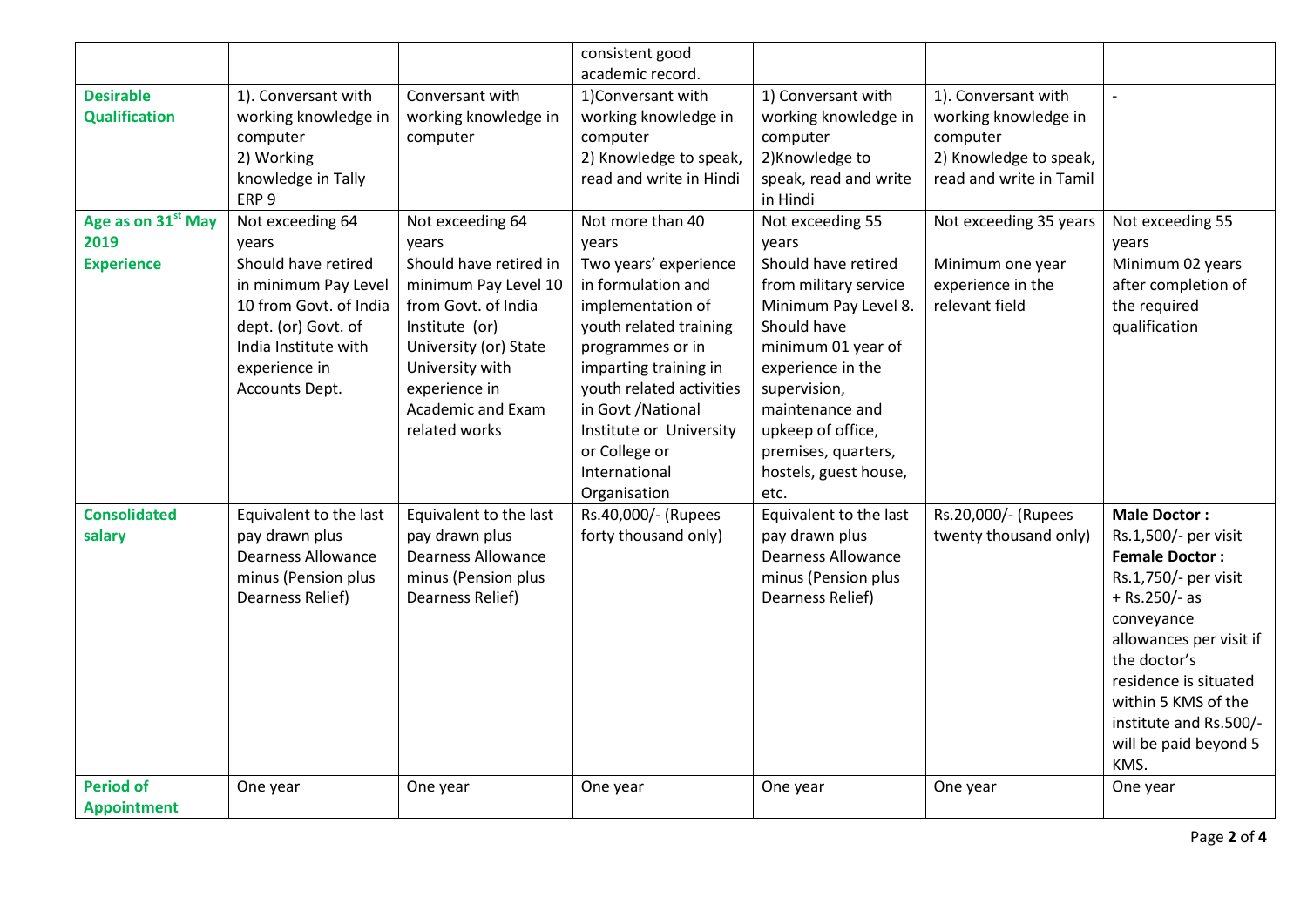| <b>Other conditions</b> |  | Should be prepared to  | Only male candidates  | <b>Visiting day for Male</b> |
|-------------------------|--|------------------------|-----------------------|------------------------------|
|                         |  | undertake extensive    | are eligible to apply | <b>Doctor: Monday,</b>       |
|                         |  | tour all over India to |                       | Wednesday & Friday           |
|                         |  | conduct training       |                       | between 04.00 PM to          |
|                         |  | programmes for youth   |                       | 06.00 PM                     |
|                         |  |                        |                       |                              |
|                         |  |                        |                       | Visiting day for             |
|                         |  |                        |                       | <b>Female Doctor:</b>        |
|                         |  |                        |                       | Tuesday & Thursday           |
|                         |  |                        |                       | between 04.00 PM to          |
|                         |  |                        |                       | 06.00 PM                     |

# **TERMS AND CONDITIONS OF SERVICE APPLICABLE TO ALL POSTS**

- 1) The posts are purely temporary and contract in nature.
- 2) Initial period of appointment will be for a period of one year. Depending upon the performance of the candidate or the need to keep the post the contract may be extended for a further period on such terms and conditions as the administration of the Institute may decide.
- 3) The services of the candidate may be terminated by the Institute without assigning any reason therefor.
- 4) The candidate is entitled to one casual leave for every completed calendar month of service.
- 5) The candidate may quit the services of the Institute after giving one month's notice in advance.
- 6) The Institute may terminate his/her services after giving one month's notice in advance. However the Institute reserves its right to terminate his/her services immediately if his/her services are not satisfactory or his/her conduct during the discharge of his/her duties are not appropriate to his/herstatus.
- 7) He/she is not entitled to any other benefit other than the consolidated salary.
- 8) Mere submission of application will not qualify the candidates for being called for interview. The Institute reserves the right to call for interview only those candidates, whom, the Institute may deem fit, will be suitable for the post.
- 9) The Institute reserves the right to reject all or any of the applications received for the post. Mere fulfilling of the qualification, experience and other criteria prescribed for the post will not make the applicants eligible for being called interview.